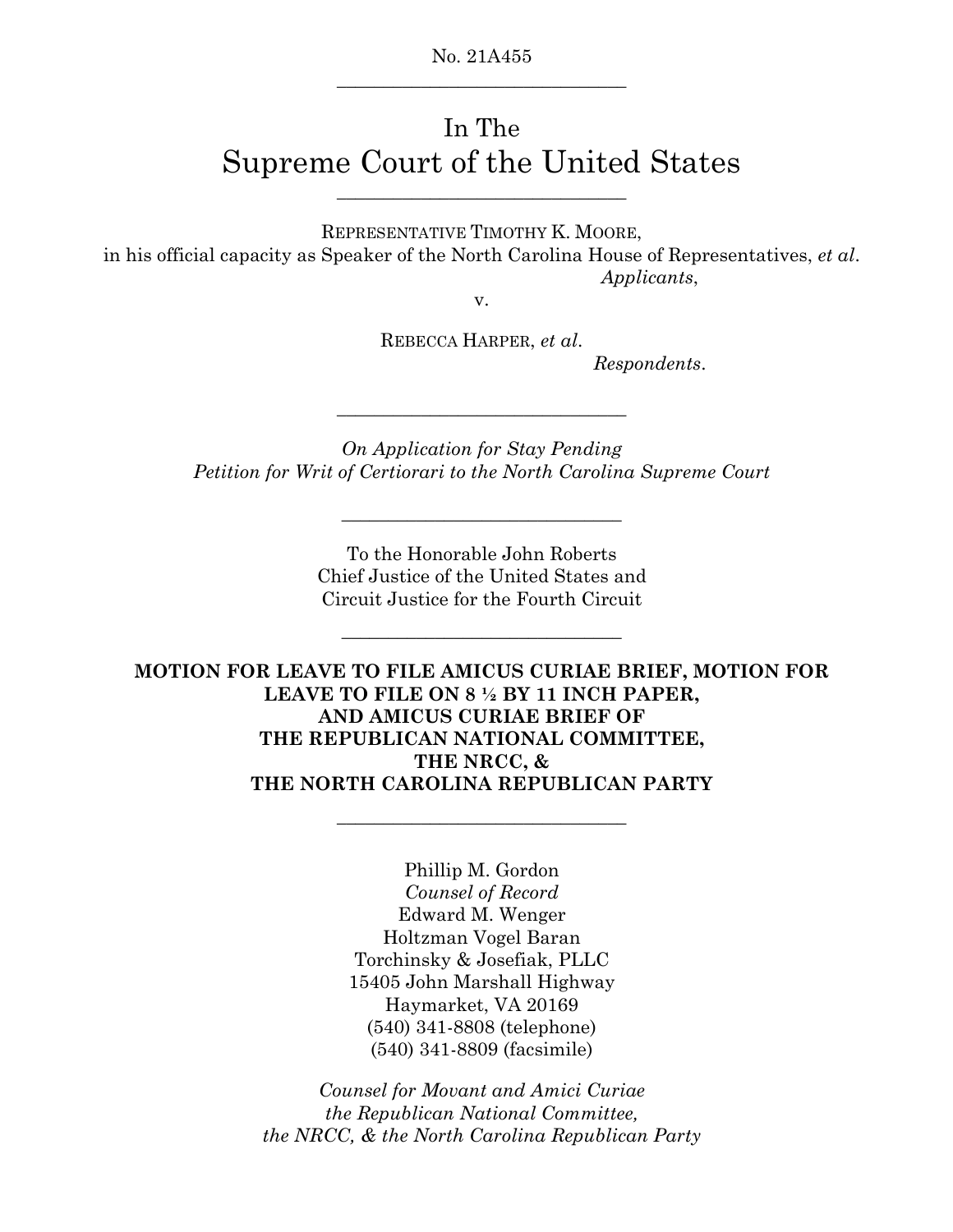## **MOTION FOR LEAVE TO FILE AMICUS CURIAE BRIEF**

The Republican National Committee, the NRCC, and the North Carolina Republican Party (collectively, "Amici") respectfully move under Supreme Court Rule 37.2(b) for leave to file a brief as amici curiae in support of Applicants Representative Timothy K. Moore, Senator Philip E. Berger, Representative Destin Hall, Senator Warren Daniel, Senator Ralph E. Hise, Jr., and Senator Paul Newton.

## **IDENTITY AND INTERESTS OF MOVANTS**<sup>1</sup>

The Republican National Committee manages the Republican Party's business at the national level, supports Republican candidates and state parties, coordinates fundraising and election strategy, and develops and promotes the national Republican platform.

The NRCC (formerly the National Republican Congressional Committee) supports the election of Republicans to the United States House of Representatives by providing direct financial contributions, technical and political guidance, and by making independent expenditures to advance political campaigns. The NRCC also

<sup>&</sup>lt;sup>1</sup> Consistent with Federal Rule of Appellate Procedure  $29(a)(4)(E)$  and this Court's Rule 37.6, counsel for Movant and Amici authored these motions and brief in whole, and no counsel for a party authored the motions and brief in whole or in part, nor did any person or entity, other than the Movant/Amici and their counsel, make a monetary contribution to preparation or submission of the motions and brief. Counsel for Applicants have consented to the filing of this brief. Counsel for Respondents were asked their position regarding the filing of this brief. Counsel for Respondent Common Cause provided consent, but counsel for the remaining Respondents did not respond before this motion and the accompanying brief were filed.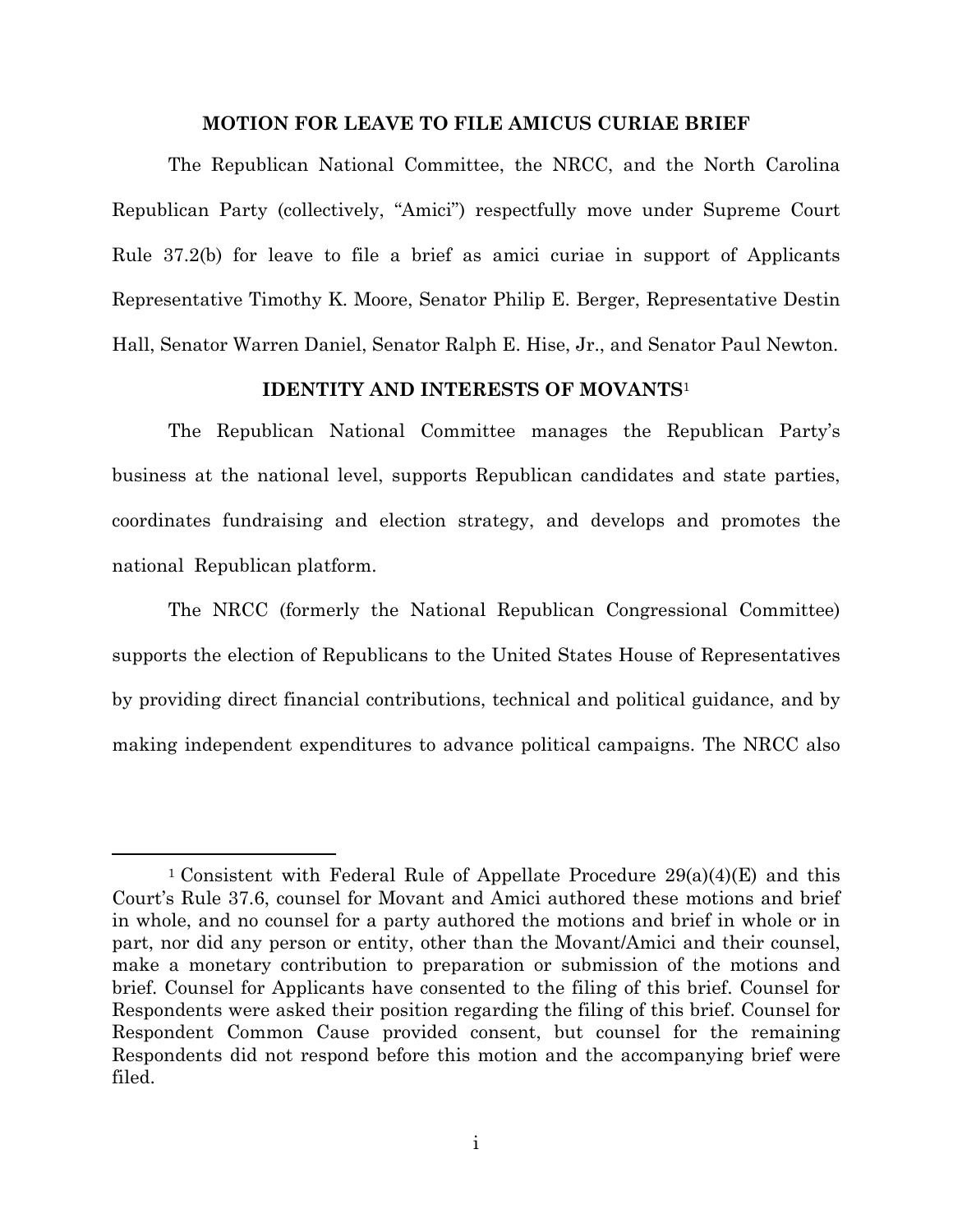undertakes voter education, registration, and turnout programs, as well as other party-building activities.

The North Carolina Republican Party is the statewide political organization of the Republican Party, which represents the interests of Republican voters and candidates at all levels throughout the State. It carries out the day-to-day functions of the political party within the state, including recruiting candidates for office and supporting those candidates and party officials elected under its banner.

Amici have a vital interest in the law regarding redistricting since congressional districts and legislative redistricting directly impact their members, members' constituents, campaigns, elections, and their successors in office. Accordingly, the North Carolina Supreme Court's ruling has widespread implications for Amici and their members.

ii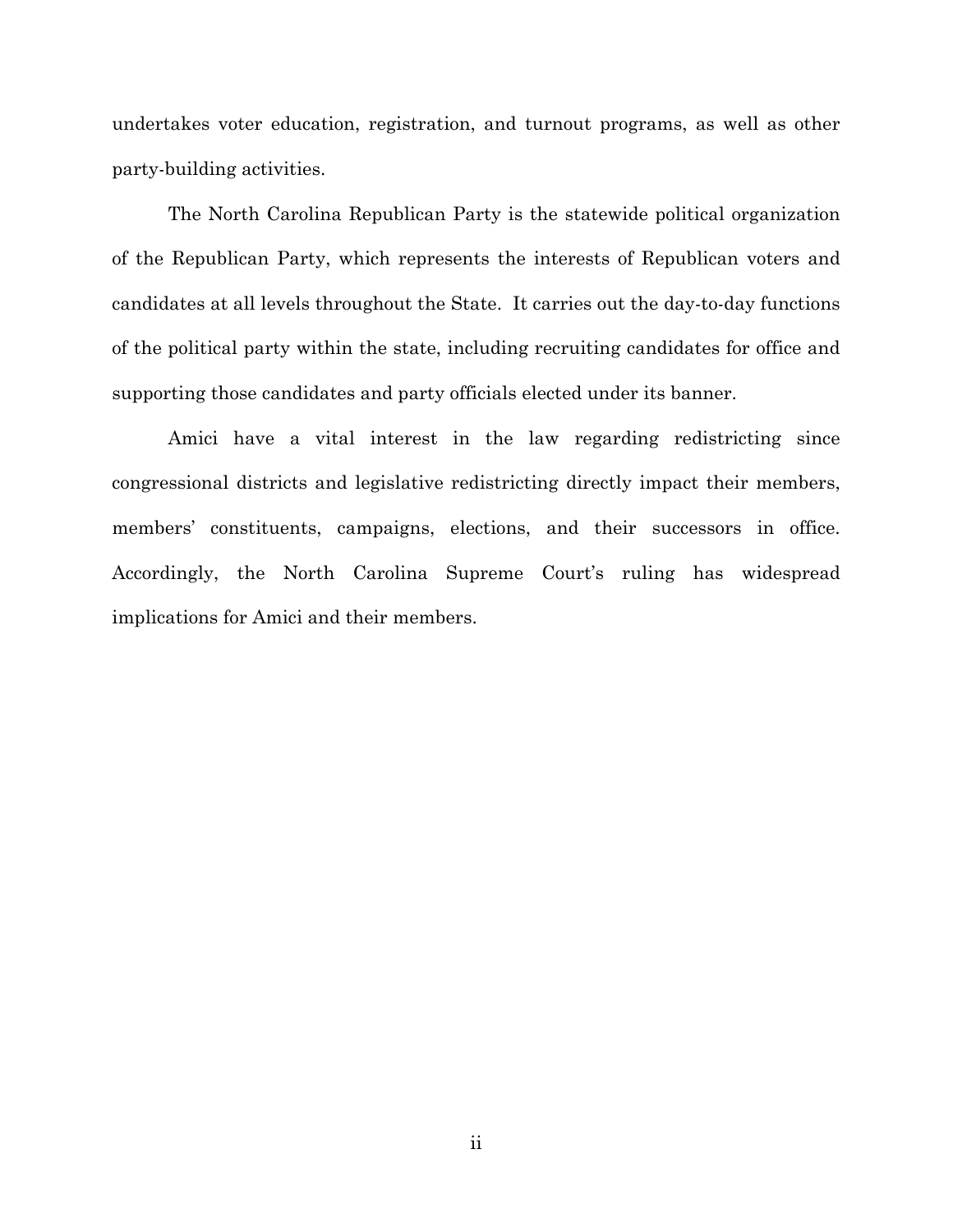#### **REASONS TO GRANT LEAVE TO FILE AMICUS CURIAE BRIEF**

This case presents issues of critical constitutional importance to proposed Amici. Amici adhere to the view that, under Article I, Section 4 of the Constitution, it is State legislatures, subject to congressional supervision, that are entrusted with the responsibility of redrawing the States' congressional districts. The unwarranted intrusion of the North Carolina Supreme Court into this process threatens to topple this constitutionally imposed order of responsibility. Because Amici can provide a unique vantage point into the redistricting process underway throughout the Nation, its submission will materially help the Court as it decides how to resolve this application for an emergency stay.

For the foregoing reasons, the motion should be granted.

*/s/Phillip M. Gordon*  Phillip M. Gordon *Counsel of Record* Edward M. Wenger Holtzman Vogel Baran Torchinsky & Josefiak, PLLC 15405 John Marshall Highway Haymarket, VA 20169 (540) 341-8808 (telephone) (540) 341-8809 (facsimile) *Counsel for Movant and Amici Curiae the Republican National Committee, the NRCC, & the North Carolina Republican Party*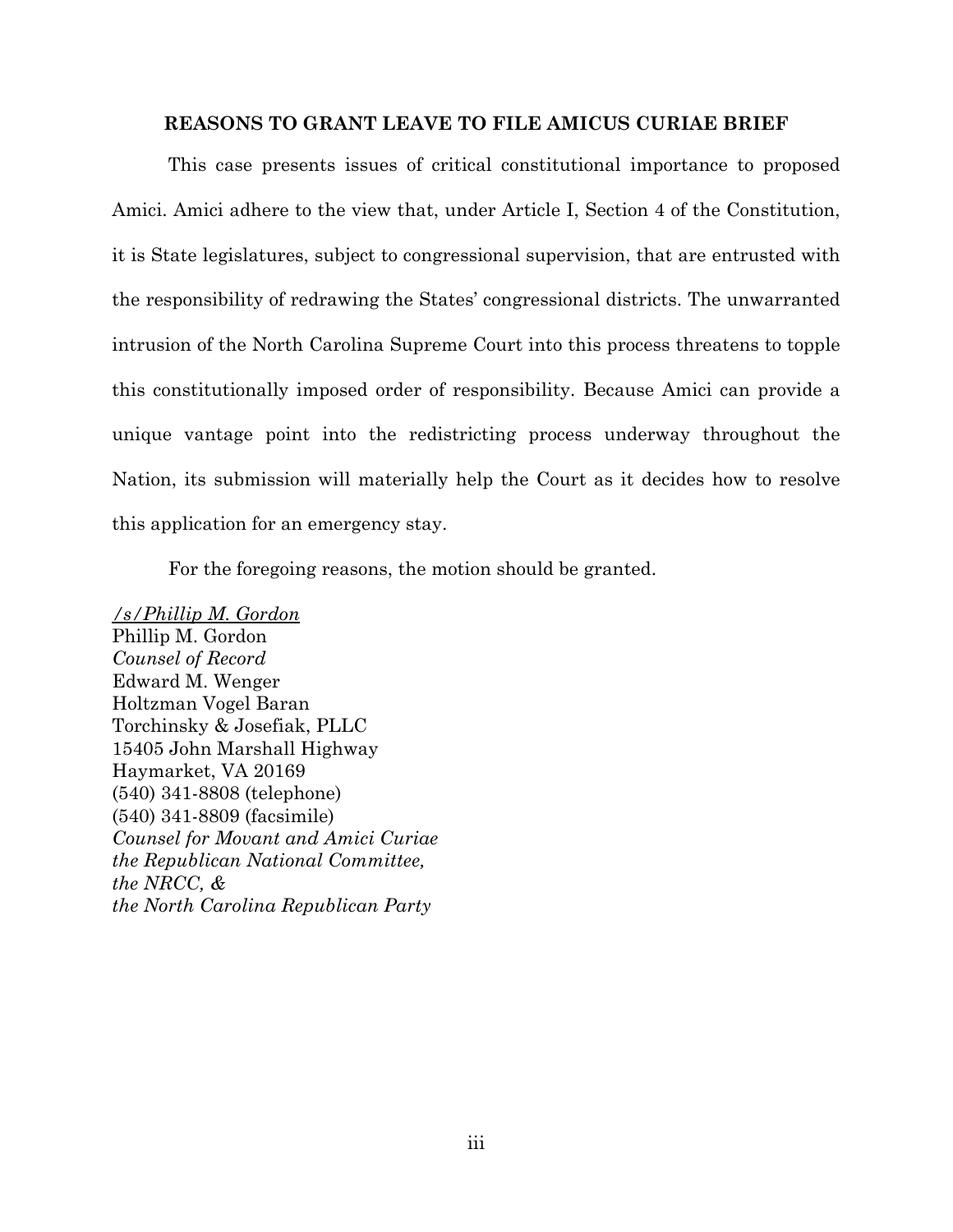#### **MOTION FOR LEAVE TO FILE BRIEF ON 8 ½ BY 11 INCH PAPER**

Amici respectfully moves for leave of Court to file its brief in support of Applicants' Emergency Application for Stay on 8 ½ by 11-inch paper rather than in booklet form.

In support of its motion, Amici assert that the Emergency Application for Stay filed by Applicants in this matter was filed on Friday, February 25, 2022. The expedited filing of the application and the resulting compressed deadline for any response prevented Amici from being able to properly prepare this brief for printing and filing in booklet form. Nonetheless, Amici desires to be heard on the application and requests the Court grant this motion and accept the paper filing.

Respectfully submitted on this 2nd day of March, 2022,

*/s/Phillip M. Gordon*  Phillip M. Gordon *Counsel of Record* Edward M. Wenger Holtzman Vogel Baran Torchinsky & Josefiak, PLLC 15405 John Marshall Highway Haymarket, VA 20169 (540) 341-8808 (telephone) (540) 341-8809 (facsimile) *Counsel for Movant and Amici Curiae the Republican National Committee, the NRCC, & the North Carolina Republican Party*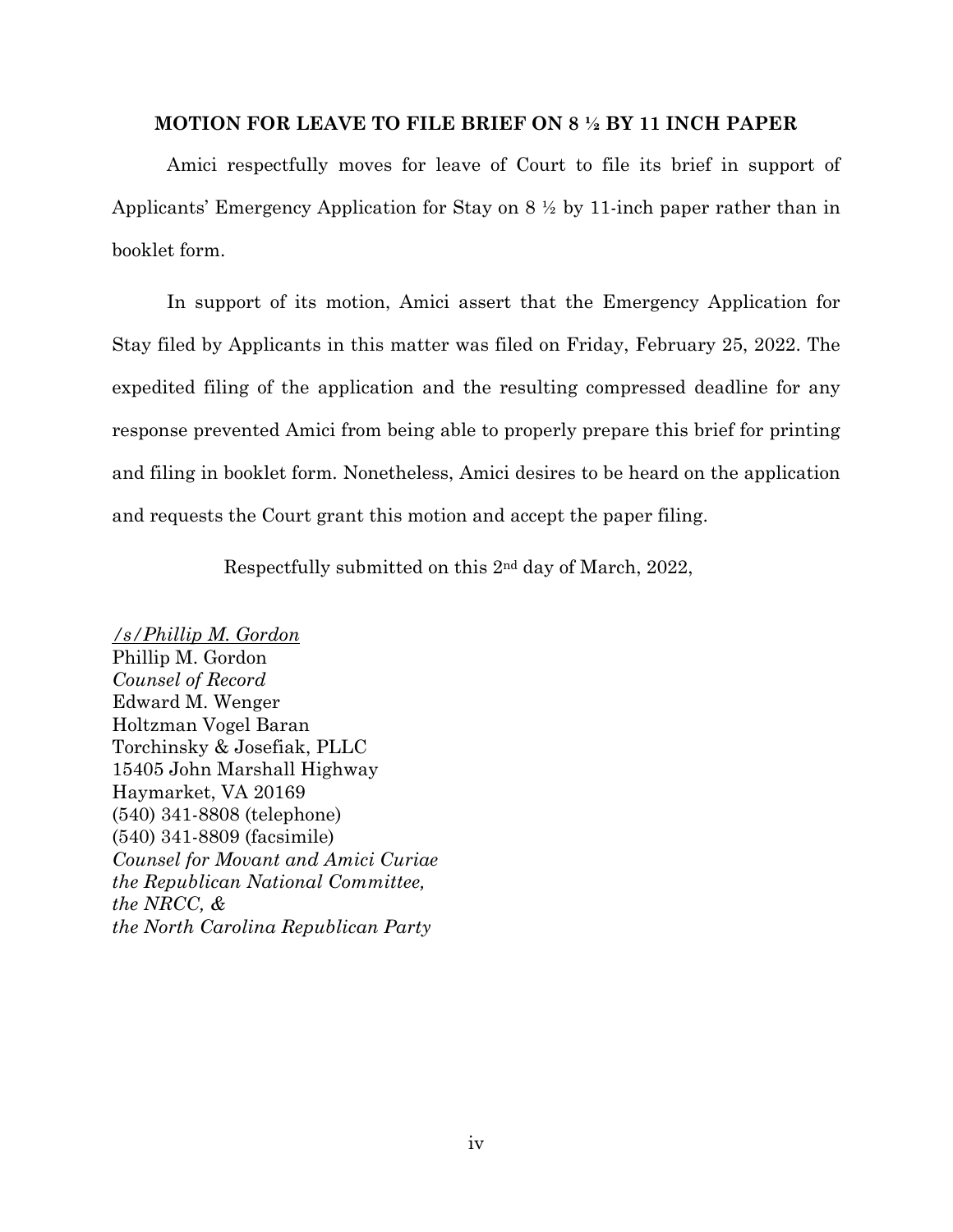# **TABLE OF CONTENTS**

| REASONS TO GRANT LEAVE TO FILE AMICUS CURIAE BRIEF                                                              |  |
|-----------------------------------------------------------------------------------------------------------------|--|
|                                                                                                                 |  |
|                                                                                                                 |  |
|                                                                                                                 |  |
|                                                                                                                 |  |
|                                                                                                                 |  |
| $\mathbf{I}$ .<br>USING SHIFTING SOCIAL SCIENCE TO DETERMINE THE<br>CONSTITUTIONALITY OF CONGRESSIONAL-DISTRICT |  |
| $\Pi$ .<br>USING THE SOCIAL SCIENCE METRICS EMPLOYED BY THE<br>NORTH CAROLINA SUPREME COURT WAS WRONG AS A      |  |
|                                                                                                                 |  |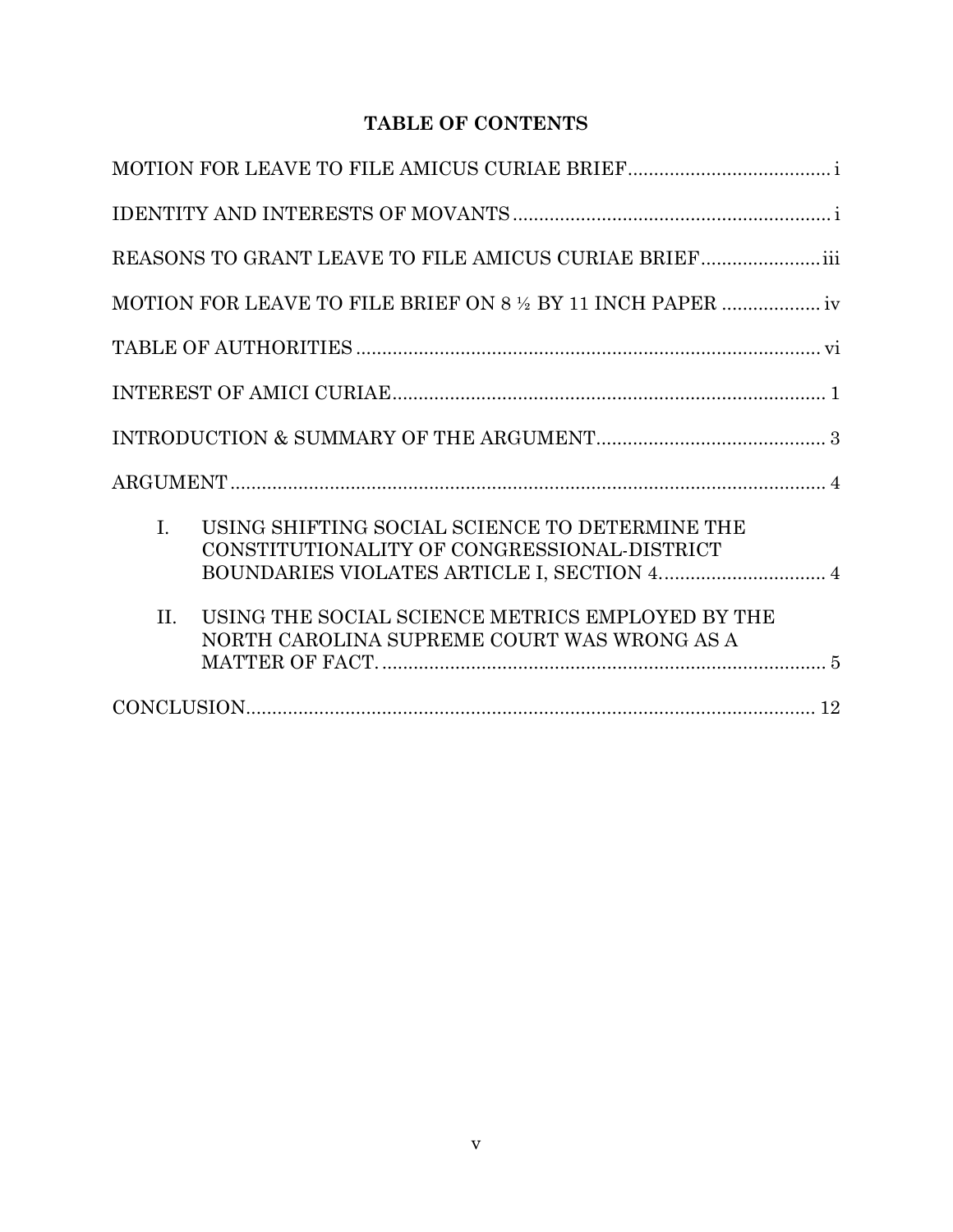# **TABLE OF AUTHORITIES**

# **CASES**

# **STATUTES**

# **OTHER AUTHORITIES**

| Amicus Brief of the Republican National Committee and the National<br>Republican Congressional Committee in Support of Appellants, Rucho v. |   |
|---------------------------------------------------------------------------------------------------------------------------------------------|---|
|                                                                                                                                             |   |
| Danielle Kurtzleben, Here's How Many Bernie Sanders Supporters                                                                              |   |
|                                                                                                                                             |   |
| Geoffrey Skelly, Just How Many Obama 2012-Trump 2016 Voters Were                                                                            |   |
| <i>There?</i> , Sabato's Crystal Ball, University of Virginia Center for Politics                                                           |   |
|                                                                                                                                             |   |
| James L. Sundquist, Dynamics of the Party System: Alignment and                                                                             |   |
|                                                                                                                                             |   |
| Paul S. Herrnson and James M. Curry, Issue Voting and Partisan Defections                                                                   |   |
| in Congressional Elections, vol. 36, no. 2 Legis. Studies Quarterly 281                                                                     |   |
|                                                                                                                                             | 9 |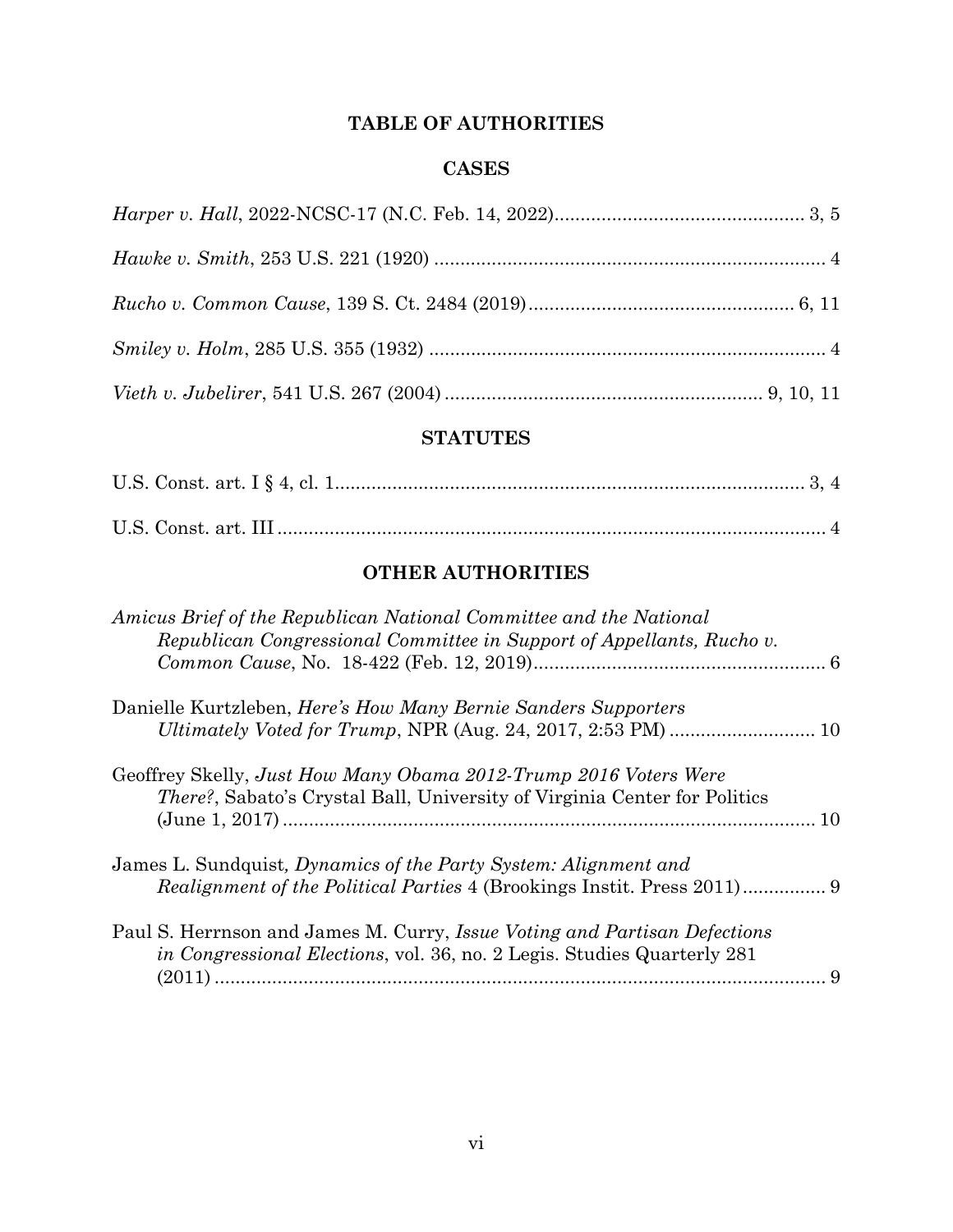# **BRIEF OF AMICI CURIAE IN SUPPORT OF APPLICANTS INTEREST OF AMICI CURIAE1**

The Republican National Committee manages the Republican Party's business at the national level, supports Republican candidates and state parties, coordinates fundraising and election strategy, and develops and promotes the national Republican platform.

The NRCC supports the election of Republicans to the United States House of Representatives by providing direct financial contributions, technical and political guidance, and by making independent expenditures to advance political campaigns. The NRCC also undertakes voter education, registration, and turnout programs, as well as other party-building activities.

The North Carolina Republican Party is the statewide political organization of the Republican Party, which represents the interest of Republican voters and candidates at all levels throughout the State. It carries out the day-to-day functions of the political party within the state, including recruiting candidates for office and supporting those candidates and party officials elected under its banner.

<sup>&</sup>lt;sup>1</sup> Consistent with Federal Rule of Appellate Procedure  $29(a)(4)(E)$  and this Court's Rule 37.6, counsel for Movant and Amici authored these motions and brief in whole, and no counsel for a party authored the motions and brief in whole or in part, nor did any person or entity, other than the Movant/Amici and their counsel, make a monetary contribution to preparation or submission of the motions and brief. Counsel for Applicants have consented to the filing of this brief. Counsel for Respondents were asked their position regarding the filing of this brief. Counsel for Respondent Common Cause provided consent, but counsel for the remaining Respondents did not respond before this brief was filed.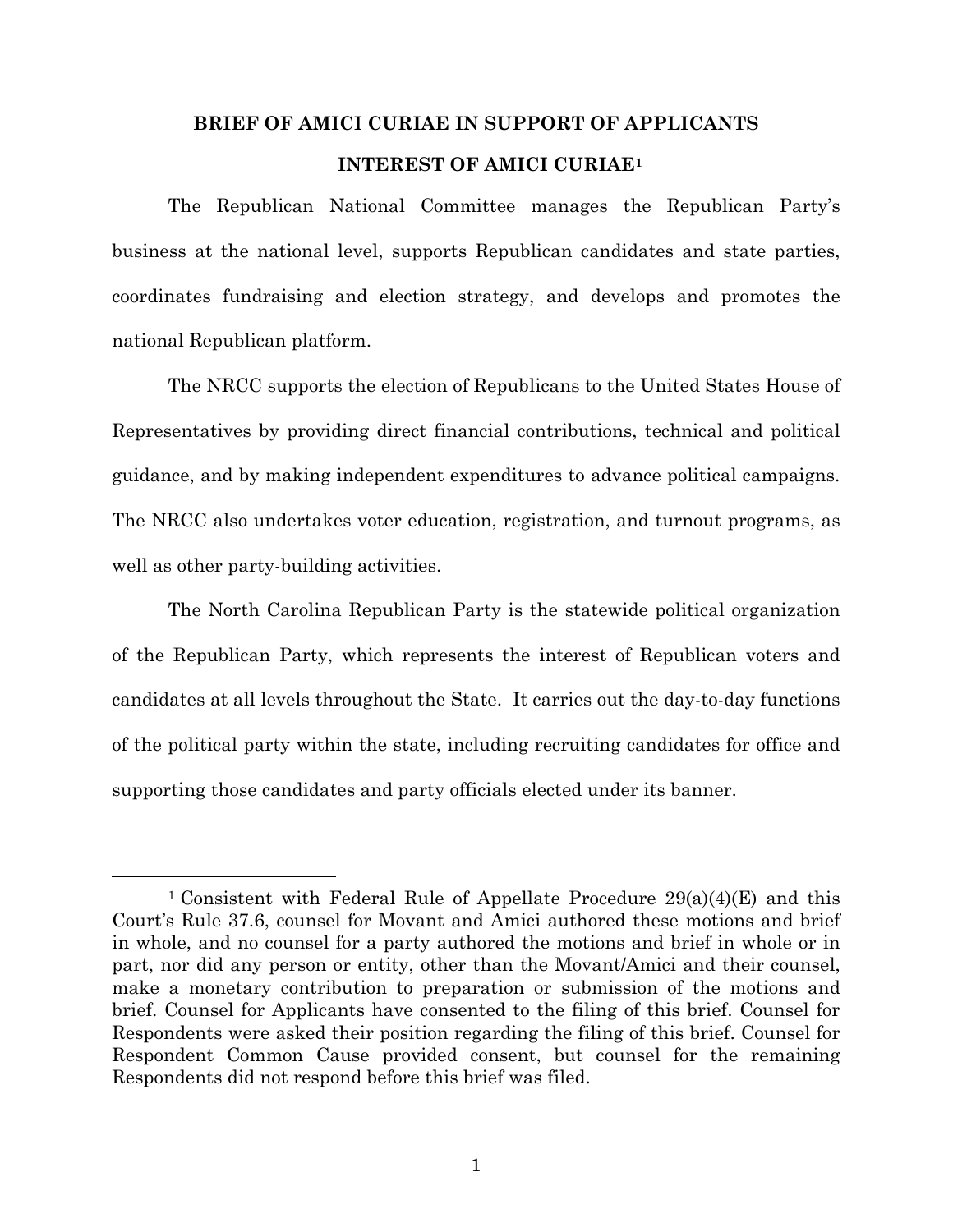Amici have a vital interest in the law regarding redistricting since congressional districts and legislative redistricting directly impact their members, members' constituents, campaigns, elections, and their successors in office. Accordingly, the North Carolina Supreme Court's ruling and the North Carolina Superior Court's judicially "enacted" map has widespread implications for Amici and their members.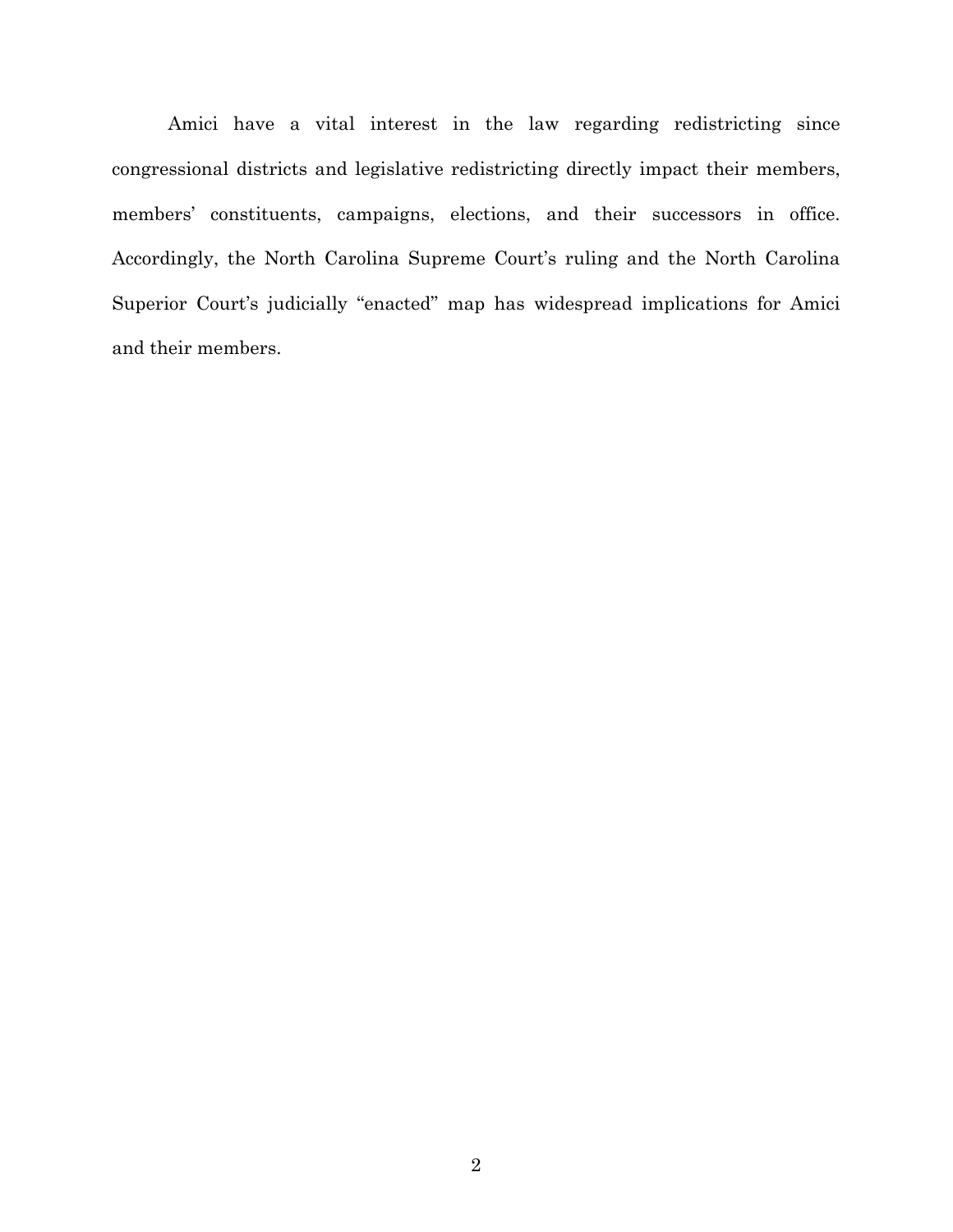## **INTRODUCTION & SUMMARY OF THE ARGUMENT**

Some provisions of the Constitution are subject to reasonable debate. Others are not. Article I, Section 4, Clause 1, commonly referred to as the "Elections Clause," falls into the latter category. Its prescription is incontrovertible; State legislatures have the prerogative to determine "[t]he Times, Places and Manner of Holding Elections for Senators and Representatives." U.S. CONST. art. I § 4, cl. 1. If a problem arises, "the Congress may at any time by Law make or alter such Regulations." *Id.* 

Absent from the constitutionally mandated order of authority is any role for the state judiciary. Notwithstanding this omission, certain state and commonwealth courts have taken it upon themselves to appropriate the processes that belong to the politically accountable branches of government. The North Carolina courts' latest usurpations bring this issue back to the Court.

While much ink has been spilled lamenting the chronic practice of some state courts straying far beyond the jurisdictional boundaries set by the Elections Clause, the problem is neither abstract nor formalistic. The North Carolina Supreme Court's decision to tread over the work of the State's legislature was motivated by the Court's assessment of social science offerings that, when placed under any modicum of scrutiny, do not, and cannot, show that North Carolina's congressional districts "were intentionally constructed to yield a consistent partisan advantage for Republicans." Opinion, *Harper v. Hall*, 2022-NCSC-17, ¶ 28 (N.C. Feb. 14, 2022) (App. 50a-51a).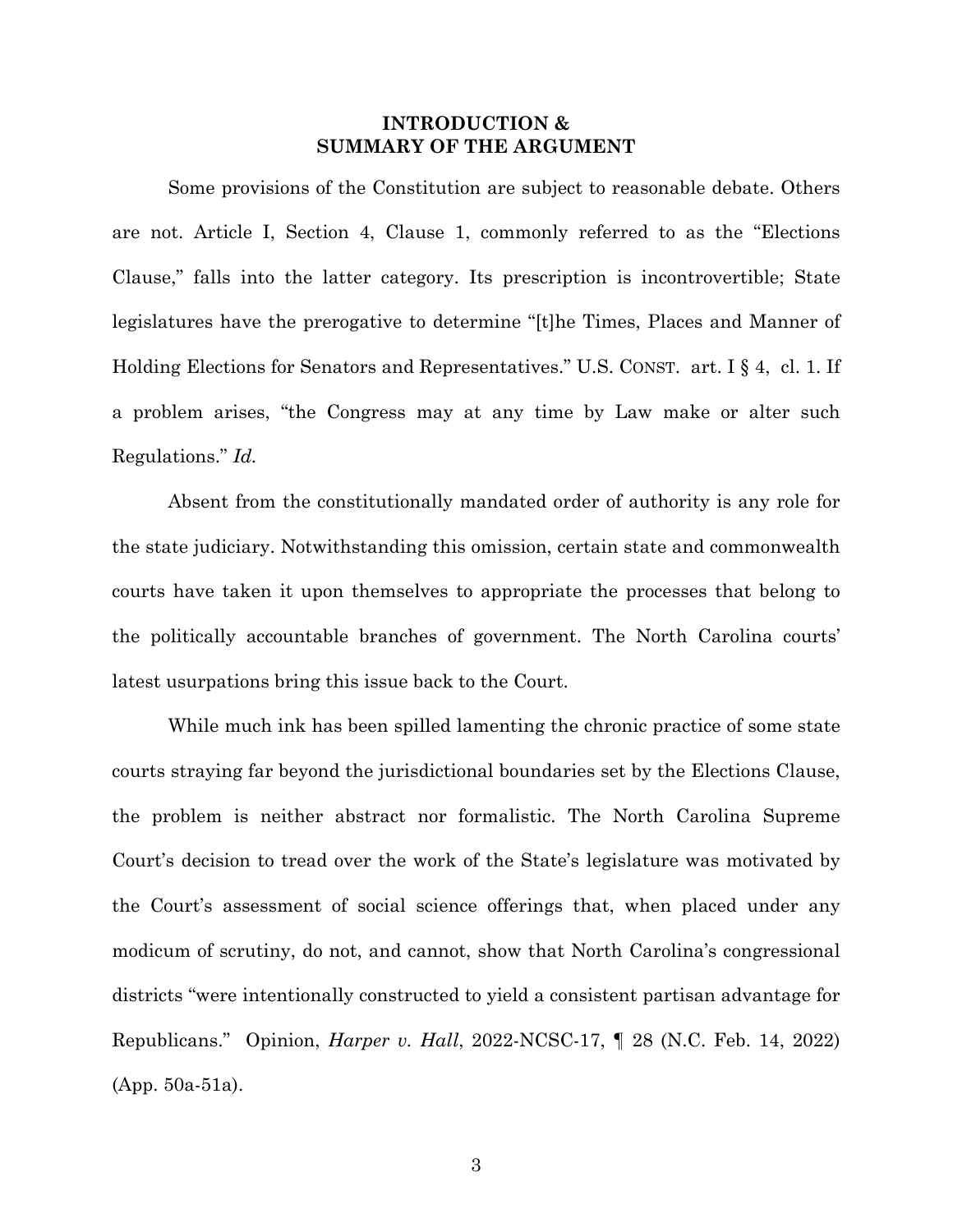Simply put, the North Carolina Supreme Court usurped the North Carolina Legislature's express Article I, Section IV authority, applied new theories put forth by various social scientists, engaged in judicial lawmaking, and imposed its own policy judgments. Each step in this process warrants reversal; taken as a whole, the process cries out for this Court to step in and then reign in the bedlam that is everincreasingly plaguing the redistricting process (specifically) and election law (more generally).

#### **ARGUMENT**

# **I. USING SHIFTING SOCIAL SCIENCE TO DETERMINE THE CONSTITUTIONALITY OF CONGRESSIONAL-DISTRICT BOUNDARIES VIOLATES ARTICLE I, SECTION 4.**

The United States Constitution leaves no room for debate. "The Times, Places and Manner of holding Elections for Senators and Representatives, shall be prescribed in each State by the Legislature thereof," subject to U.S. Congressional oversight. U.S. CONST. art. I § 4, cl. 1. The term "Legislature" was "not one 'of uncertain meaning when incorporated into the Constitution.'" *Smiley v. Holm*, 285 U.S. 355, 365 (1932) (quoting *Hawke v. Smith*, 253 U.S. 221, 227 (1920)). Plainly, a "Legislature" does not include a "Court." *Compare* U.S. CONST. art. I *with* U.S. CONST. art. III.

The Court is well aware of this textual limitation, and several Justices have recently tried to police this unambiguous allocation of power. It bears reiterating, however, at least briefly at the outset of this discussion. As discussed further below, straying from Article I, Section 4's unambiguous command is merely the first mistake that, without fail, creates a cascade of errors.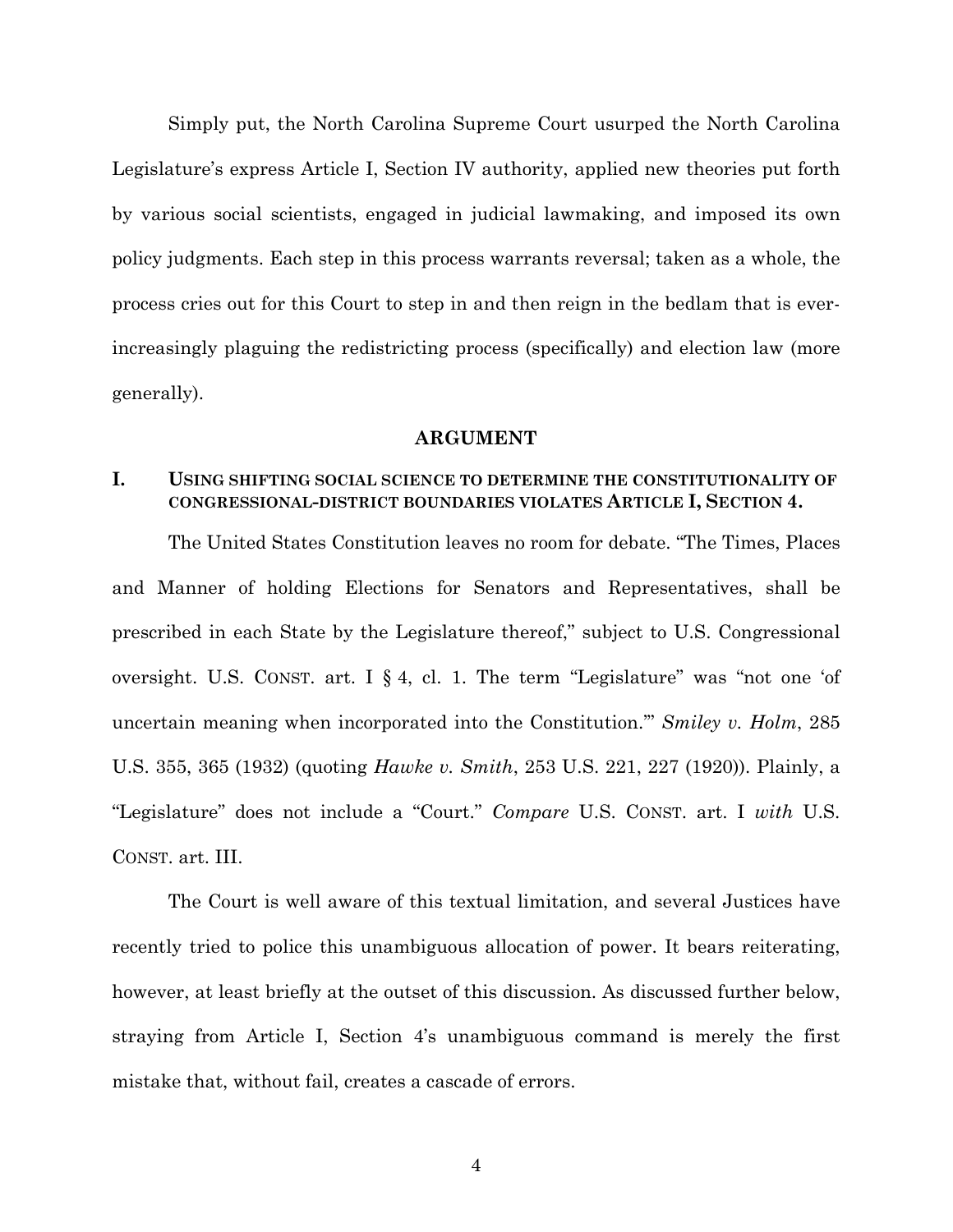## **II. USING THE SOCIAL SCIENCE METRICS EMPLOYED BY THE NORTH CAROLINA SUPREME COURT WAS WRONG AS A MATTER OF FACT.**

The North Carolina Supreme Court painstakingly walked through the "circumstantial evidence of partisan intent and effects" that the trial court considered as it assessed the Plaintiffs' "extreme partisan gerrymandering claims." App. 50a-51a. Some of the Plaintiffs' experts "use[d] various computer simulation programming techniques that allow[ed] [them] to produce a large number of nonpartisan districting plans that adhere to traditional districting criteria," and then compared those maps to the map enacted by the North Carolina Legislature to "determine whether partisan goals motivated the legislature to deviate from these traditional districting criteria." *Id.* at 23, 25. The experts then "used votes from multiple prior North Carolina statewide elections reflecting a range of electoral outcomes to compare the partisan performance and characteristics of the 2021 Congressional Plan to the simulated plans." *Id.* at 25. Another used "statewide voting data from the 2020 election" to "analyze $[]$  the ... Congressional Plan [and] the partisan effects of each district's boundaries." *Id*. at 24 (second alteration in original) (citation omitted). Each, almost necessarily, had to rely on some form of "historical voting data to evaluate the partisan characteristics" of the North Carolina Legislature's work. *Id*. at 31.2

After striking the North Carolina Legislature's maps, the North Carolina trial court assigned three special masters to help with the creation of remedial

<sup>2</sup> *See also, e.g.*, App. 64a (another expert used "voting data from statewide races between 2016 and 2020" and then "compared expected performance under the enacted maps with performance in the neutral sample maps").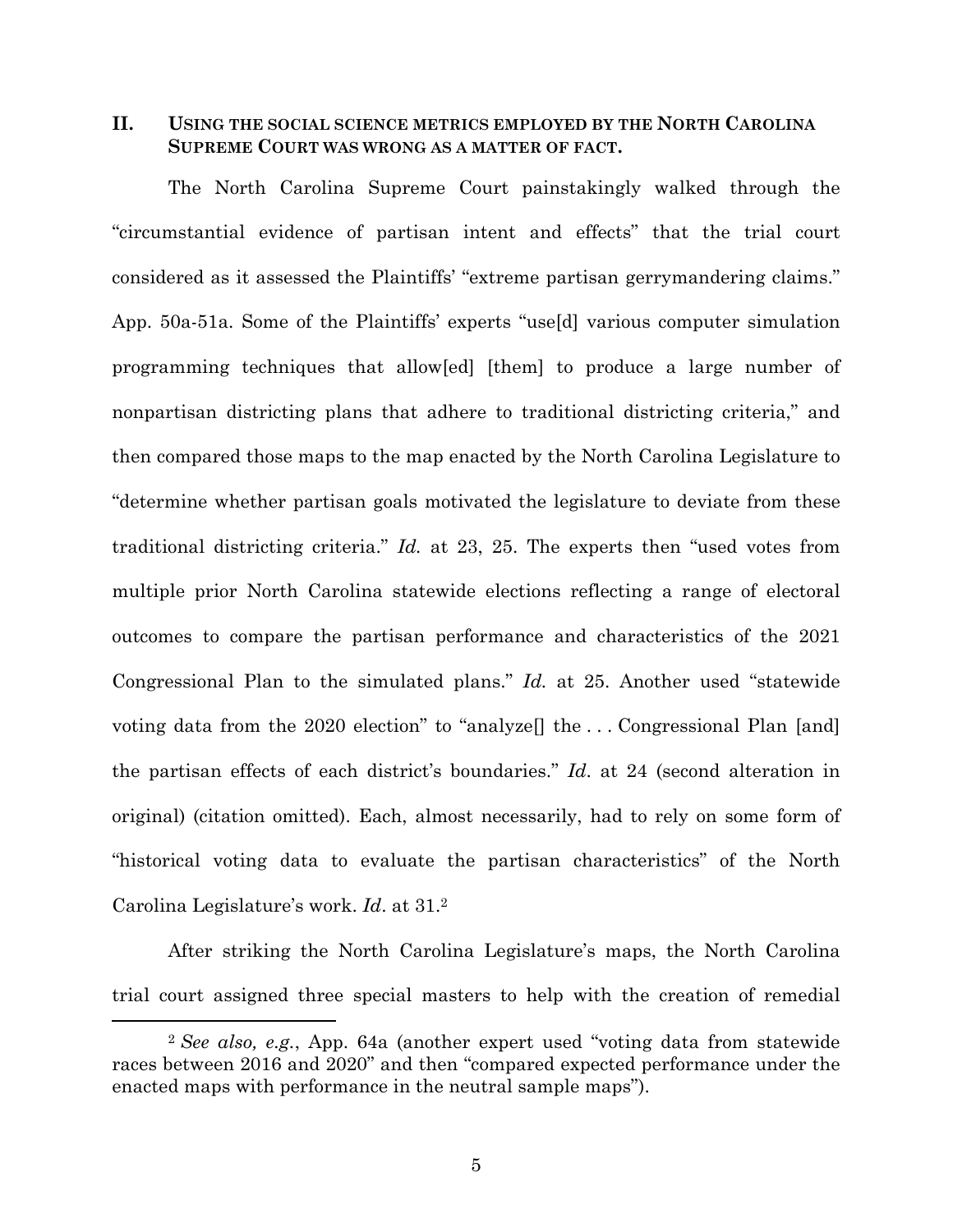maps. 248a. The special masters, in turn, hired four individuals with doctoral degrees in political science, mathematics, and the neurosciences. 249a. After rejecting the remedial congressional plan offered by the North Carolina Legislature, the North Carolina trial court adopted a plan drafted by the special masters and their team of academics.

From the moment the trial court began assessing the partisan fairness of the State's congressional maps until it deputized a team of social scientists to play the Legislature's role in creating remedial maps, it committed a fundamental (and rather obvious) error. Congressional races are not statewide races. This means that statewide electoral data says little, if anything, about a party's expected performance in any particular district. And, as noted by the Republican National Committee and the NRCC before this Court in their brief in *Rucho*, voter preferences are subject to constant change, and judicial attempts to predict future election outcomes based on past results have been fraught with failed predictions. *Amicus Brief of the Republican National Committee and the National Republican Congressional Committee in Support of Appellants*, *Rucho v. Common Cause*, No. 18-422, 6-33 (Feb. 12, 2019). This Court's opinion in *Rucho* reflected the failed attempt to use "political science" to predict election outcomes in the future. *Rucho*, 139 S. Ct. at 2503.

Even a cursory look at the 2020 North Carolina electoral returns brings the problem into sharp focus. In the 2020 presidential election, Donald Trump received 50.1 percent of the North Carolina statewide vote while Joe Biden received 48.7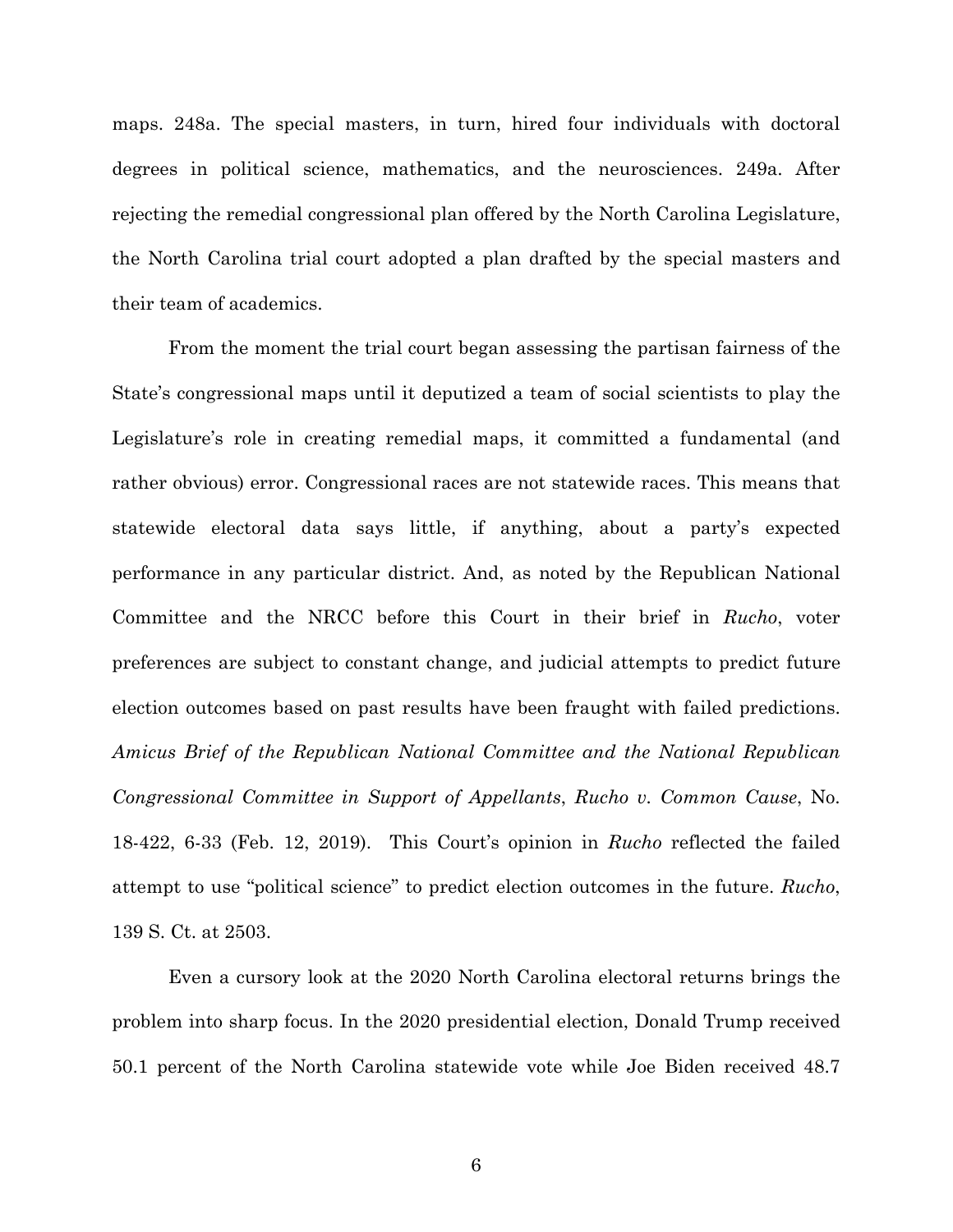percent. In the gubernatorial contest, Governor Roy Cooper, a Democrat, received 51.5 percent of the statewide vote that same year while Dan Forest, a Republican, received 47 percent. Examining these statewide races, then, would suggest to someone using statewide results as a basis for the allocation of congressional districts between two parties that Democrats and Republicans should split evenly among North Carolina's thirteen congressional districts.

This assumption, however, ignores the self-evident fact that the North Carolina political landscape is not homogenous. In fact, based on the regional differences throughout the State, the 2020 North Carolina congressional returns differ dramatically from the ostensible political balance if one considers only the returns in statewide elections:

| Congressional | Republican     | Democrat     | CD Republican           | CD Democratic           |
|---------------|----------------|--------------|-------------------------|-------------------------|
| District      | Percentage     | Percentage   | Performance from        | Performance from        |
|               |                |              | 2020 Trump              | 2020 Biden              |
|               |                |              | <b>Statewide Result</b> | <b>Statewide Result</b> |
| First         | 45.8 percent   | 54.2 percent | $-4.3%$                 | $+5.5%$                 |
| Second        | 34.8 percent   | 63 percent   | $-15.3%$                | $+14.3%$                |
| Third         | 63.4 percent   | 36.6 percent | $+13.3%$                | $-12.1%$                |
| Fourth        | 32.7 percent   | 67.3 percent | $-17.4%$                | $+18.6%$                |
| Fifth         | 66.9 percent   | 31.1 percent | $+16.8%$                | $-17.6%$                |
| Sixth         | 37.7 percent   | 62.3 percent | $-12.4%$                | $+13.6%$                |
| Seventh       | $60.3$ percent | 39.7 percent | $+10.2%$                | $-9\%$                  |
| Eighth        | 53.3 percent   | 46.7 percent | $+3.2%$                 | $-2\%$                  |
| Ninth         | 55.6 percent   | 44.4 percent | $+5.5%$                 | $-4.3%$                 |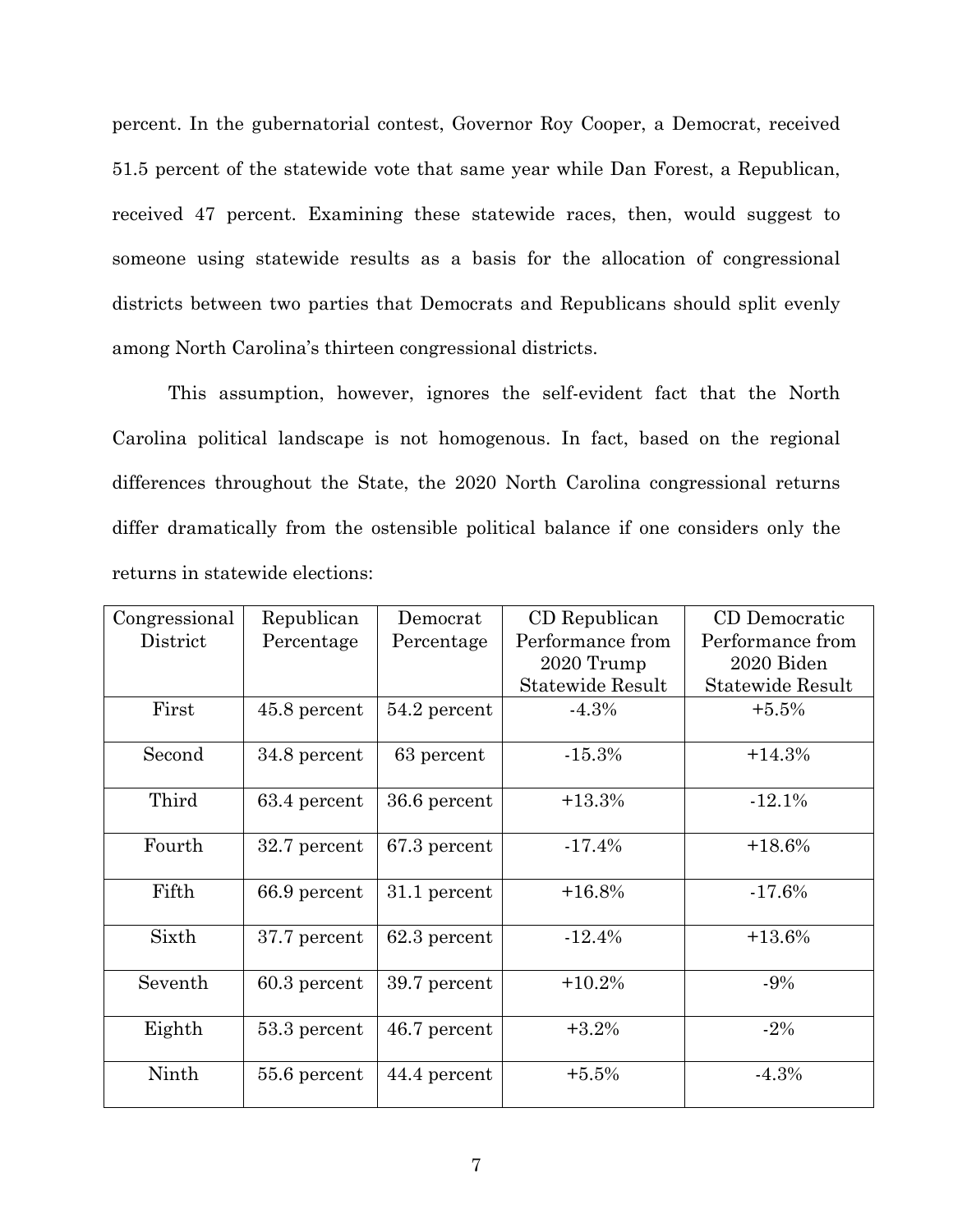| Congressional        | Republican   | Democrat       | CD Republican           | CD Democratic           |
|----------------------|--------------|----------------|-------------------------|-------------------------|
| District             | Percentage   | Percentage     | Performance from        | Performance from        |
|                      |              |                | 2020 Trump              | 2020 Biden              |
|                      |              |                | <b>Statewide Result</b> | <b>Statewide Result</b> |
| Tenth                | 68.9 percent | 31.1 percent   | $+18.8$                 | $-17.6%$                |
|                      |              |                |                         |                         |
| Eleventh             | 54.5 percent | $42.3$ percent | $+4.4%$                 | $-6.4\%$                |
|                      |              |                |                         |                         |
| Twelfth <sup>3</sup> | 0 percent    | 100 percent    | N/A                     | N/A                     |
|                      |              |                |                         |                         |
| Thirteenth           | 68.2 percent | 31.8 percent   | $+18.1%$                | $-16.9%$                |
|                      |              |                |                         |                         |

So, in North Carolina, the "average" Republican congressional candidate outperformed Donald Trump's statewide performance by 3.4%. In North Carolina, the "average" Democratic congressional candidate under-performed Joe Biden by 2.8%. Using statewide results consistently fails to account for regional differences in voting patterns for statewide candidates versus district-level candidates. Of course, this "average" does not compare the performance of any congressional candidate to the presidential candidate's performance in any particular district. But this demonstrates how the various assumptions–and the Plaintiffs' political scientists' baseline assumptions about statewide proportional representation for congressional seats based on statewide results–can skew any analysis of past elections.

No matter how many times a social scientist creates test maps using an algorithm, the algorithm will only perform as well as the data and assumptions

<sup>3</sup> The Democratic candidate for North Carolina's twelfth congressional district ran unopposed in 2020.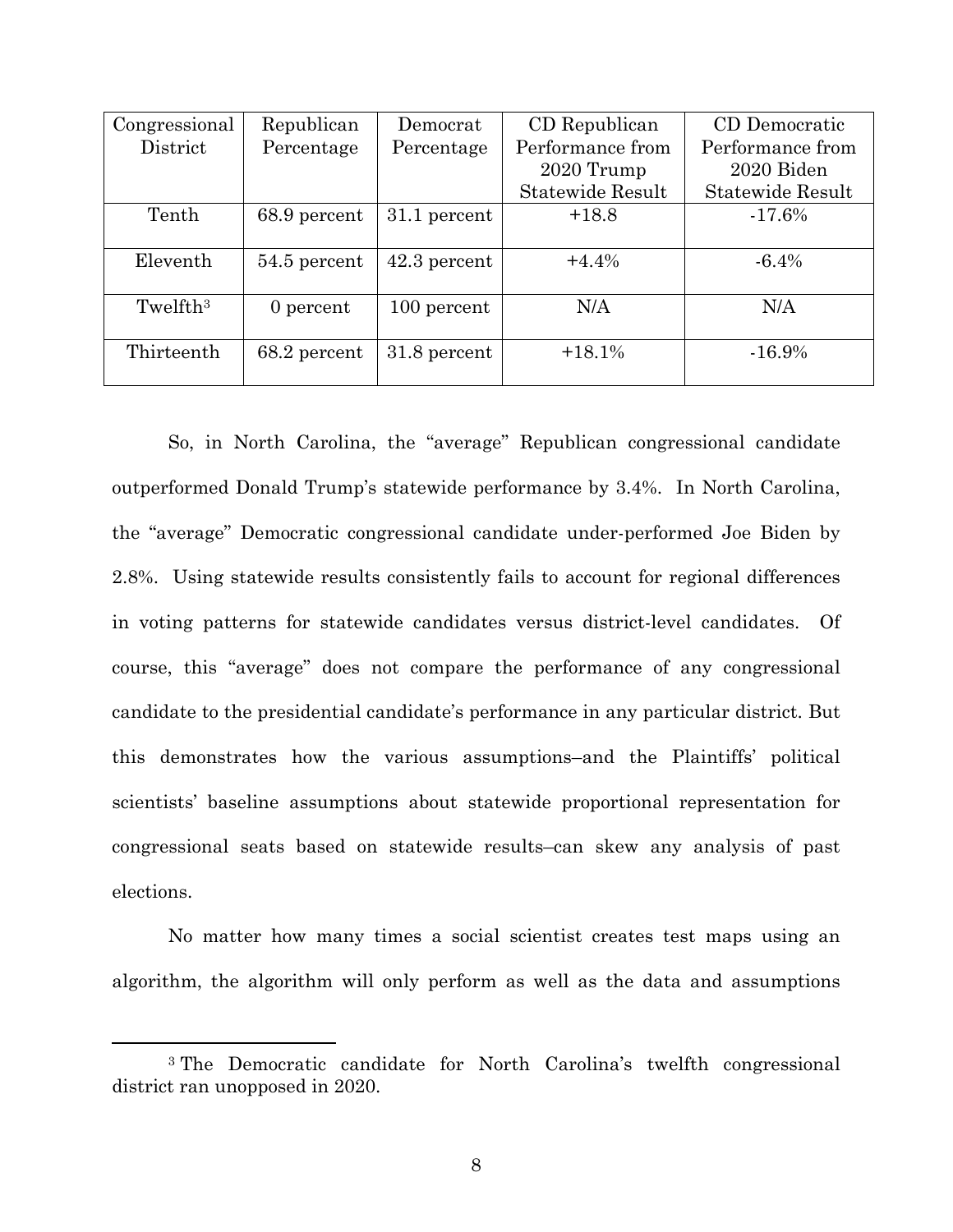used by the social scientist. The record created in this case is no exception. By using statewide election results to assess the "partisan fairness" of regional voting-district boundaries, the Plaintiffs' experts, the North Carolina trial court, and the North Carolina Supreme Court did their level best to prove the "garbage in, garbage out" principle. It is also a well-known fact that "political groups . . . tend to cluster (as is the case with Democratic voters in cities)" which leads to a "natural packing effect." *Vieth v. Jubelirer*, 541 U.S. 267, 290 (2004) (plurality op.).

But even if the social scientists behind the North Carolina courts' respective errors had used perfect data (and they most certainly did not), the problems with their predictive analyses would persist for a more fundamental reason. Voter preferences change all the time. Indeed, "[e]very election sees some change in the distribution of the vote between the parties," which occurs when "[a] Democrat who dislikes his party's candidate or is attracted by the Republican nominee may vote Republican, or vice versa." JAMES L. SUNDQUIST, DYNAMICS OF THE PARTY SYSTEM: ALIGNMENT AND REALIGNMENT OF THE POLITICAL PARTIES 4 (Brookings Instit. Press 2011). In other words, "[a] party's record in office, or its stand on particular issues, will attract or repel at least some voter, in every contest." *Id.* Indeed, "[i]n every election cycle a substantial portion of partisan voters defect and cast their ballots for candidates from the other party." Paul S. Herrnson and James M. Curry, *Issue Voting and Partisan Defections in Congressional Elections*, vol. 36, no. 2 LEGIS. STUDIES QUARTERLY 281, 282-83 (2011).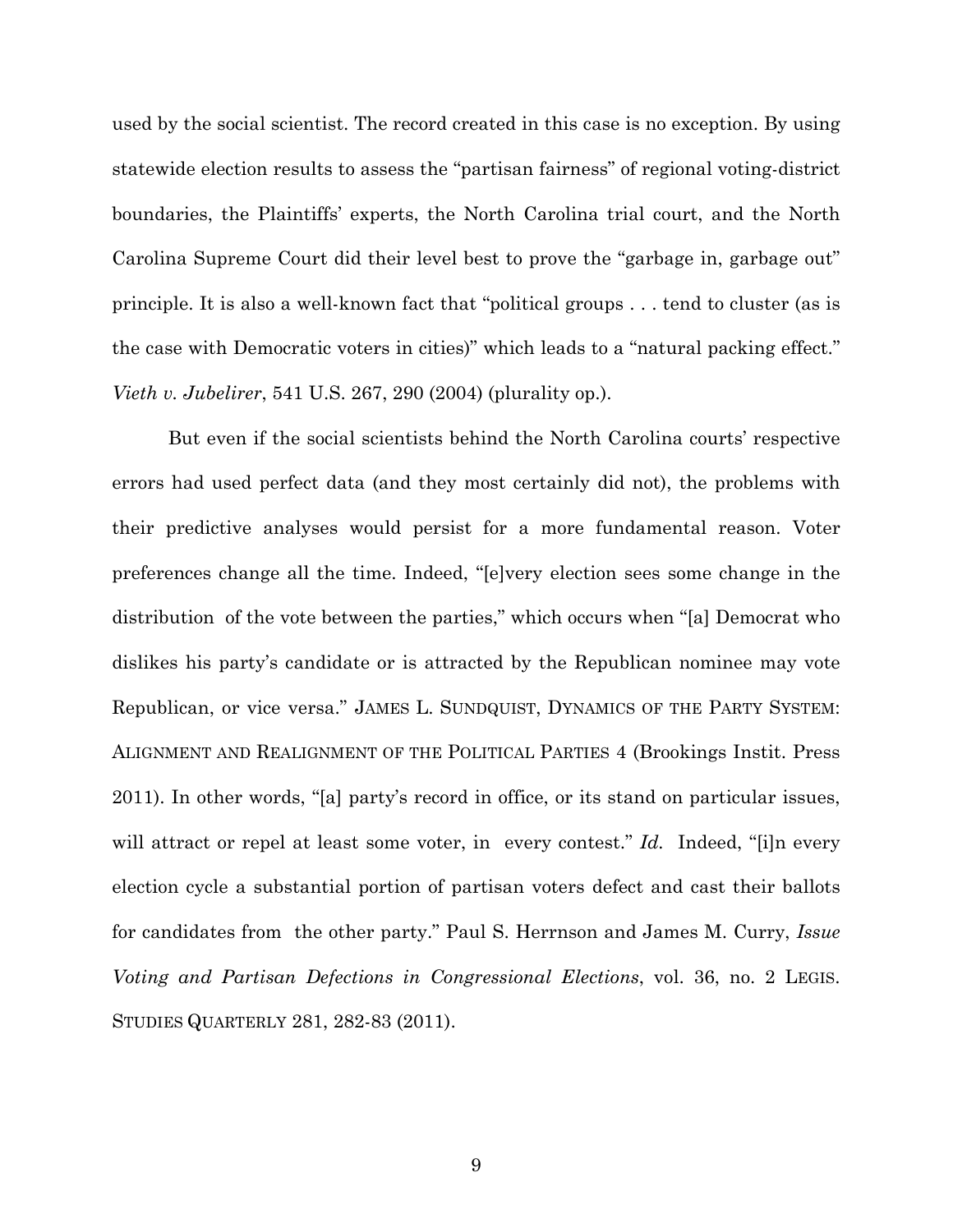That people change their political preferences is self-evidently true. So too, is it borne out by the data. For instance, more than one in ten Bernie Sanders primary voters ended up casting ballots for Donald Trump in 2016, Danielle Kurtzleben, *Here's How Many Bernie Sanders Supporters Ultimately Voted for Trump*, NPR (Aug. 24, 2017, 2:53 PM).4 About *8.4 million* voters voted for President Barack Obama in 2012 and then cast a ballot for Donald Trump in 2016. *See* Geoffrey Skelly, *Just How Many Obama 2012-Trump 2016 Voters Were There?*, Sabato's Crystal Ball, University of Virginia Center for Politics (June 1, 2017).5 And in West Virginia, Donald Trump received nearly 70 percent of the vote in both 2016 and 2020 while Democrat Joe Manchin won his Senate contest by 3 points in 2018. To put it another way, to accept the "social science" used in this case is to accept that partisanship is an immutable, almost taxonomic fact about a person. History, common sense, and this Court's precedents dictate that this is simply not true. *See Vieth*, 541 U.S. at 287 ("Political affiliation is not an immutable characteristic, but may shift from one election to the next[.]"). The North Carolina electorate (and the American electorate as a whole) are much too complex to attempt to distill them down to a single partisan box. To do otherwise is to insult their intelligence, which is always folly.

<sup>4</sup> https://www.npr.org/2017/08/24/545812242/1-in-10-sanders-primary-votersended-up-supporting-trump-survey-finds.

<sup>5</sup> https://centerforpolitics.org/crystalball/articles/just-how-many-obama-2012 trump-2016-voters-were-there/.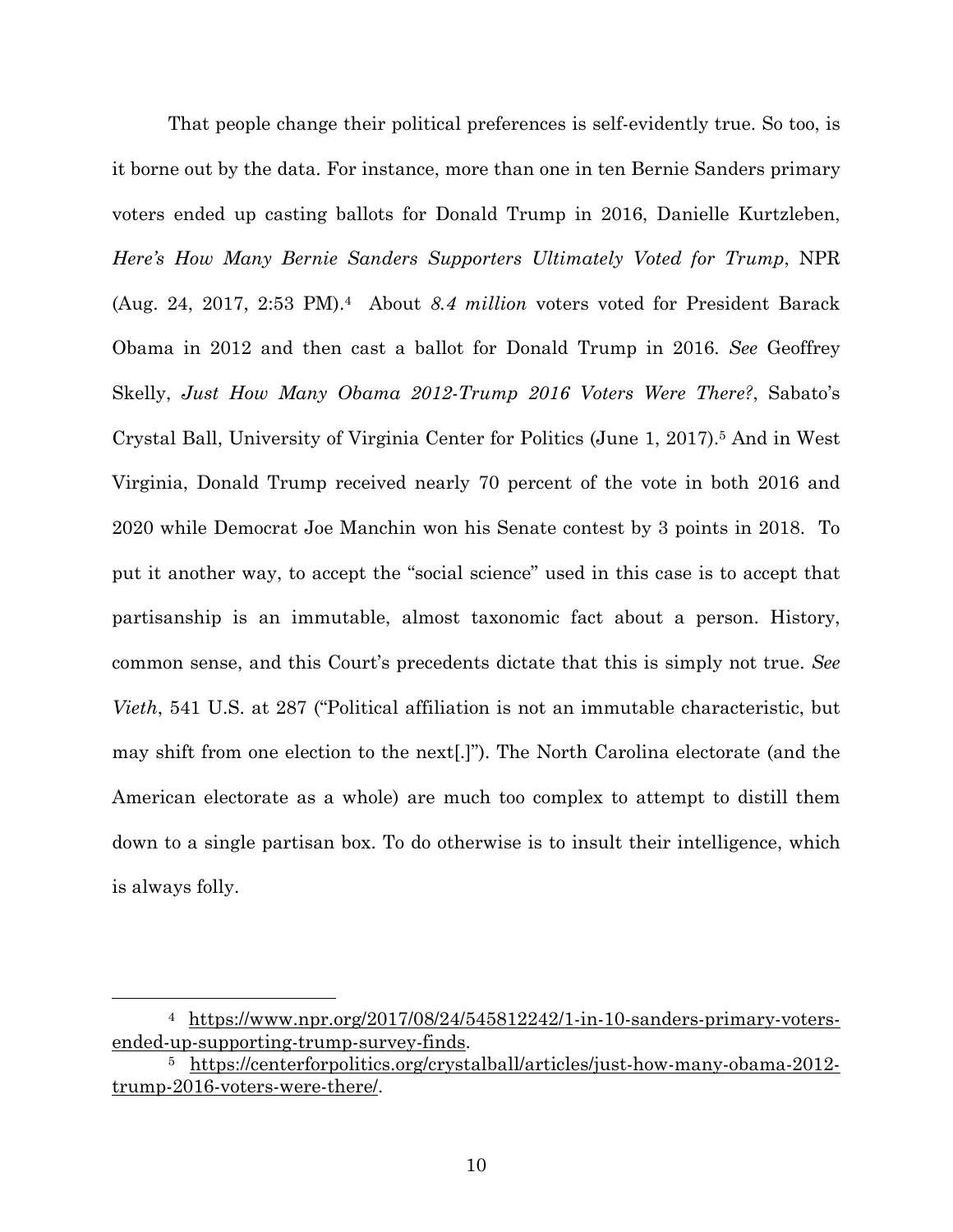Furthermore, the North Carolina trial court accepted, and the North Carolina Supreme Court endorsed, use of data that cannot be considered reliable, under any broad interpretation of the word, for assessing the partisan fairness or future performance of congressional districts. Data which, it must be said, has the effect of infantilizing the electorate. In fact, this Court has already recognized that trying to assess the partisan fairness of congressional districts is a fool's errand. Federal judges have no license to reallocate political power between the two major political parties, with no plausible grant of authority in the Constitution, and no legal standards to limit and direct their decisions. *See Rucho*, 139 S. Ct. at 2507 ("'[J]udicial action must be governed by *standard*, by *rule*,' and must be 'principled, rational, and based upon reasoned distinctions' found in the Constitution or laws. *.*  Judicial review of partisan gerrymandering does not meet those basic requirements." (quoting *Vieth*, 541 U.S. at 278, 279)).

And even had the state courts used more appropriate data (should such data even exist), it would be of little to no value in assessing how North Carolina voters might vote in the future, given the inherent mutability of the electorate's voting practices. And even if these two problems were (or could be) remedied, the fact remains that none of these empirically flawed social science models were used by the North Carolina Legislature to create these congressional maps. Simply put, the North Carolina Supreme Court took it upon itself to graft its own policy preferences onto the most generic of language in the state's constitution under the guise of "social science."